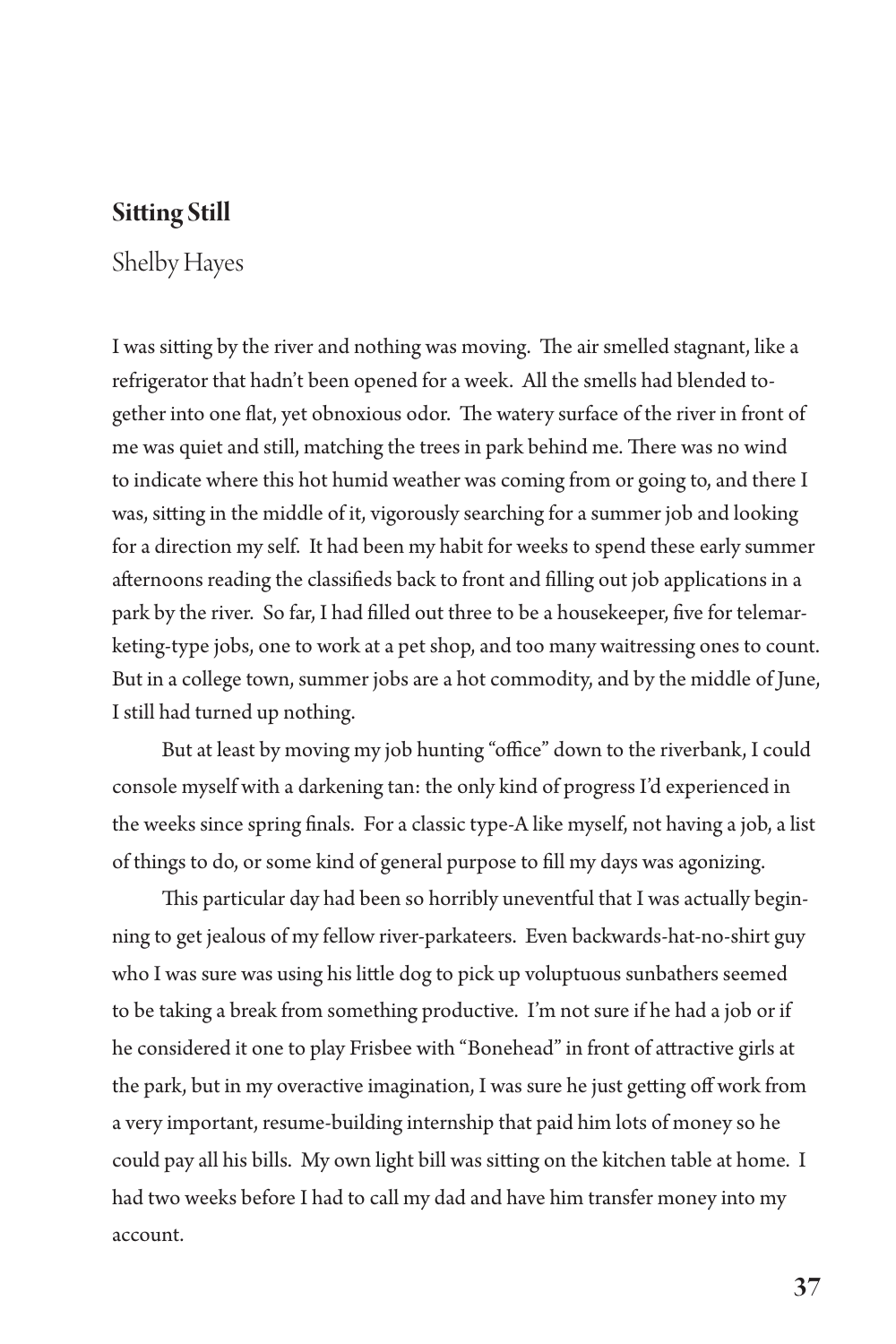The only other activity that went on during my afternoon hours at the park was a little bit of writing in my journal. This too was going nowhere. While I was pretty sure that most people's journals were filled with profound thoughts and compelling write ups of important life moments that would some day be turned into brilliant stories, my journal was filled with thoughts that were supposed to be brilliant and a list of expensive shoes I would buy when I finally had some money. Most of the shoes on the list were available at my local department store of choice. There were the strappy pink sandals with the stiletto heel, the strappy gold sandals that laced all the way up my calf, the strappy blue sandals with turquoise stones nestled between the bands of faux blue python skin. I had tried them all on several times, and I had even had the audacity to put some of them on hold. I told Darrell, my shoe man with whom I had a very familiar relationship, that as soon as I found a job, I could allow myself to buy just one pair. He had already extended my hold date twice. He told me if I couldn't buy them by next week, he would have to put them back on the shelf. After all, a 6 was a popular size, he said.

Just as I was just ripping a page with patent leather Jimmy Choos that I would never be able to afford out of my InStyle magazine, I heard a faint yet annoying song in the distance. It was some kind of music box song that my mom hummed to me when I was a kid, but I couldn't name the tune. As it grew louder, Peppy's ice cream truck rounded the corner onto the street that ran by my spot by the river. Driving this ice-cream-mobile was a greasy haired, yellowed toothed man with an I-justgot-released-on-probation look across his face. He smoked his cigarette with one hand while he handed vanilla drumsticks to children with the other. Occasionally, he would utter profanities to his round bellied assistant who had emerged from the back of the truck and apparently wouldn't stay out of the fudge bars.

"Those damn things are two dollars a pop," I heard him yell from a distance. The fat man didn't seem to care. He looked the driver of the truck directly in the eye and took another huge bite.

To complete this odd spectacle, underneath the cotton candy-colored bubble letters that spelled out "Peppy's" on the side of the truck, was a slogan written in bright red. I couldn't make it out from where I was sitting, so got up and walked a few yards closer.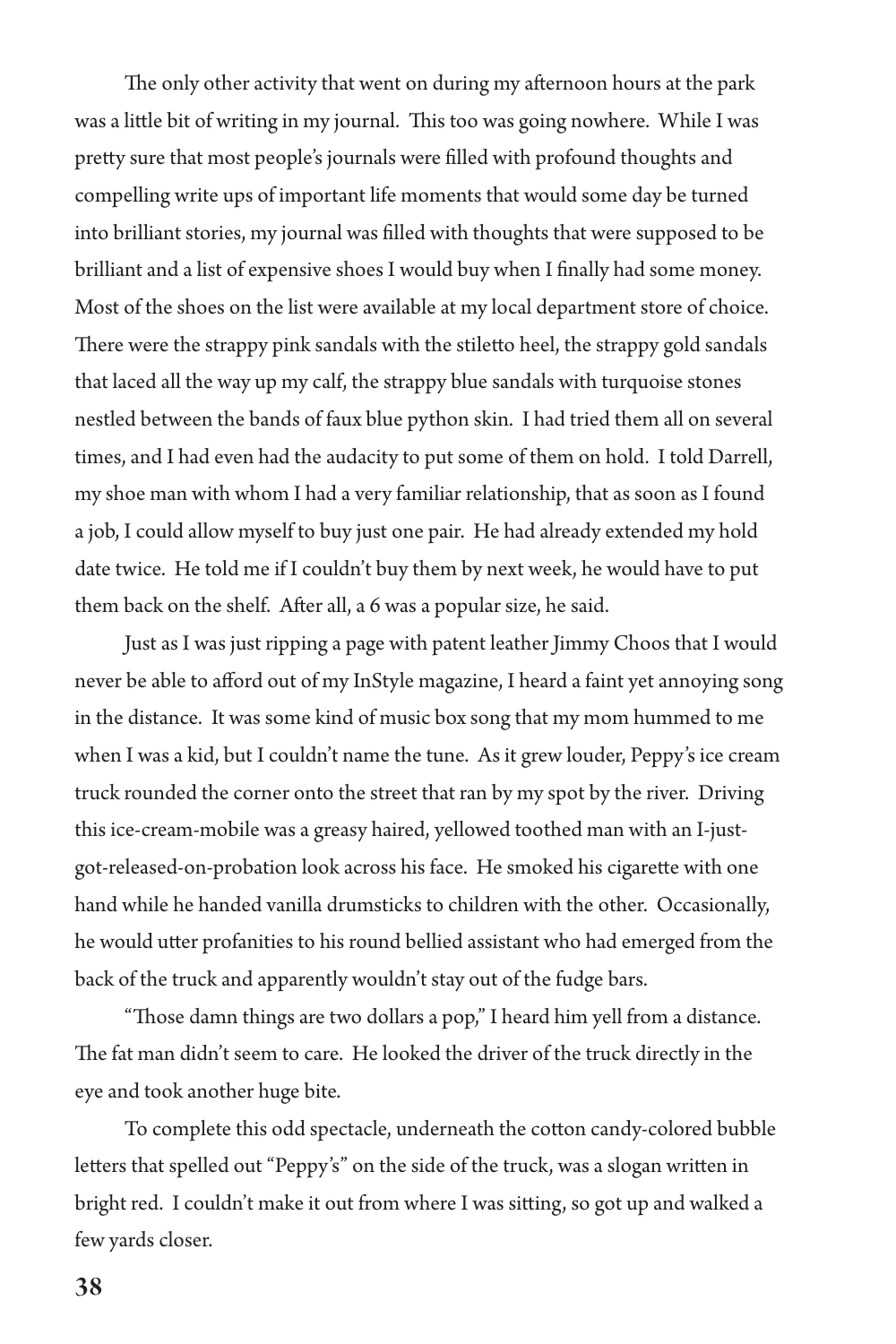When I got within reading distance, I realized the slogan on the ice cream truck had nothing to do with frozen novelties at all. It said "Remember kids, watch for cars when crossing the street." Great. If that man could get a job selling ice cream to kids from a truck with a wholesome safety rule on the side, how could it be that I had been turned away from almost every job I'd applied at? Surely, I had to be able to do something.

I looked around at the rest of the park. On one side of me, mothers were pushing their kids on the swings and helping them up the stairs to the slide. The park maintenance crew was hedge trimming and backing over the occasional shrub. The man who ran the carousel even gave his ostensibly simple job some purpose by giving the kids a lecture on proper carousel safety each time a new batch got on.

"Now kids, is this the right way to ride the merry-go-round?" he would say as he hung on with one arm while the rest of his body dangled off the side of the carousel horse.

"Nooooo," they would respond in unison.

"What about this?" the man said again as he lay with his head on the revolving steel floor. And the game continued until the kids were laughing hysterically, the carousel man was limping off the merry-go-round pretending that his leg had gotten caught in the machine, and the mothers were sharing snide looks, wondering if it were really necessary for him to pretend to be an amputee. True, it was a little over the top. I wouldn't want my kid developing a complex about limb-eating kiddie rides either, but this guy approached his job with more energy and passion than any other carousel worker I'd ever seen, and I had to commend him for that.

As I completed my scan of the general activity, I realized that even the ducks had their rightful purpose in the park. They ate bread, making the elderly people that fed it to them feel like divine humanitarians and saviors to the Iowa City mallard population; they swam in the river, providing something else for the kids to point and yell at; and they defecated on the sidewalk, giving the park maintenance squad an chance to use this ridiculous looking scraping tool that they only used for "special" situations. I asked the day before while inquiring about summer positions. Yes, the search was getting desperate, and besides, I'd already made friends with about five of the ducks. I fantasized that I could get paid for being the duck liai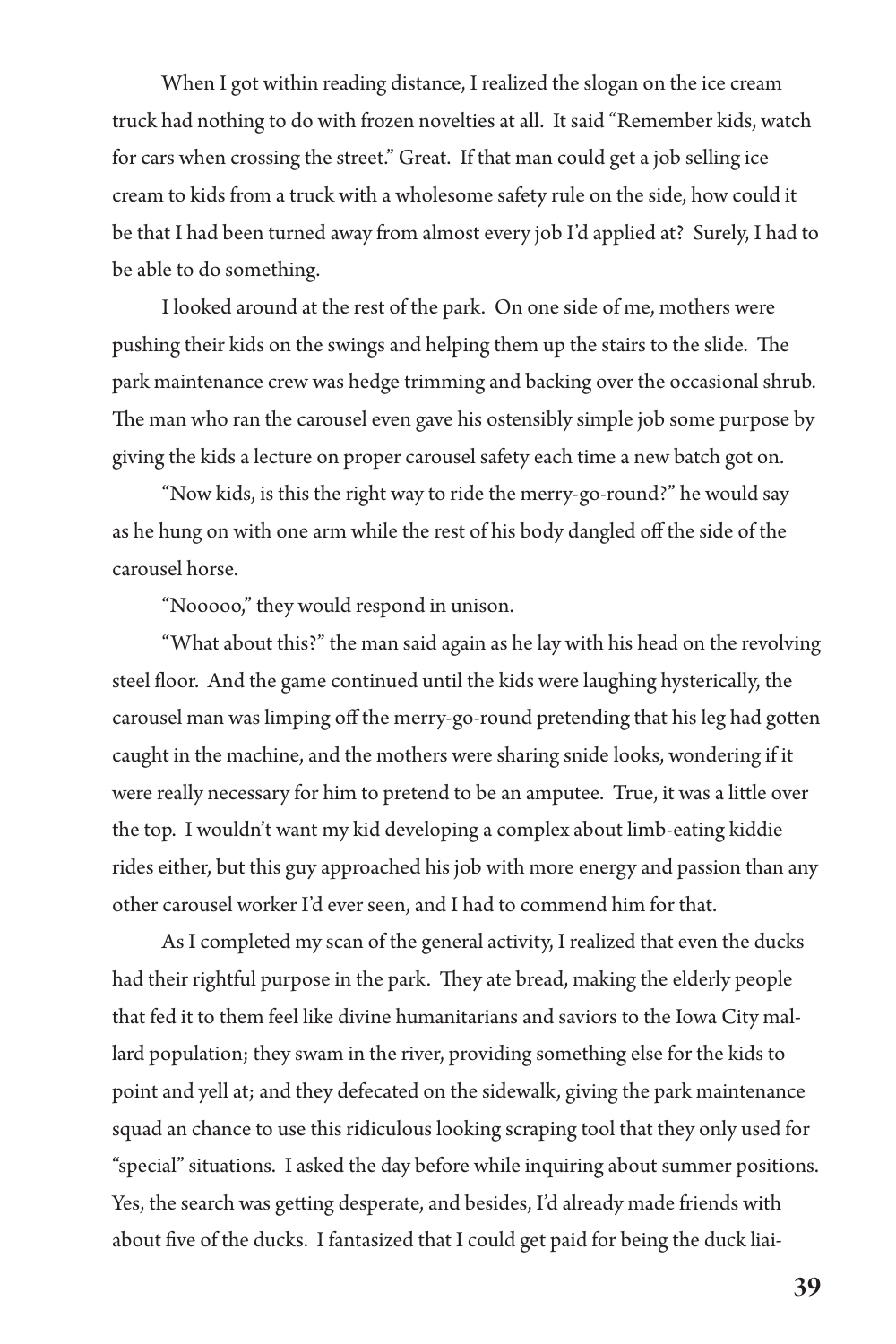son, convincing them to give the maintenance crew a break by shitting in the grass instead of the sidewalk. This thought was clearly designed for the journal.

Just as I was packing up my classifieds section, job applications, and phone books for the day to watch any one of the trashy talk shows I'd grown addicted to, I noticed someone standing beside me. After a few moments of blatant staring, I recognized him as Jacob, one of the kids from the merry-go-round. I knew his name because every time he came to the park, his mother would yell at him to "get the heck off the merry-go-round" because they "had to get home." Usually, he would ride it about three more times before she actually had to come over and get him herself.

Though I recognized Jacob, I'd never met this kid before in my life, and I had no idea why he was standing beside me. His Scooby-Doo T shirt barely covered his belly. He had fudge bar remnants all over his mouth, down his shirt, and even on the exposed skin of his stomach. And he smelled like a foot. He was making me nervous. I waited for him to kick my papers in the river or throw up all over the blanket I'd been sitting on.

"Uh, did you lose your mom?" I asked as I finished putting my things in my bag.

"No."

"Mmmkay. Do you want a sucker?" I asked as I pulled a Dum Dum out of my bag sitting on the grass. When I got in awkward situations with children I didn't know, offering candy was my only tried and true method of communication.

 He peered into my bag to check out what kinds of suckers I had. He shook his head no. Wise boy, there were only root beer ones left anyway.

"What are you doing over here?" he asked as he began to dig around in my bag making me worried that he would dump it out or steal all my lose change.

"I don't really know what I'm doing... Don't really know what I'm doing at all. Being a bum, I guess. Can we not dig in my bag maybe? Don't you think your mother is looking for you?" I was getting slightly annoyed. He didn't care.

 "Where's that book you always write in?" he continued as he dug around some more and eventually retrieved it. Apparently, he'd noticed me too. As he paged through my journal, I felt uncomfortably exposed. It didn't occur to me that